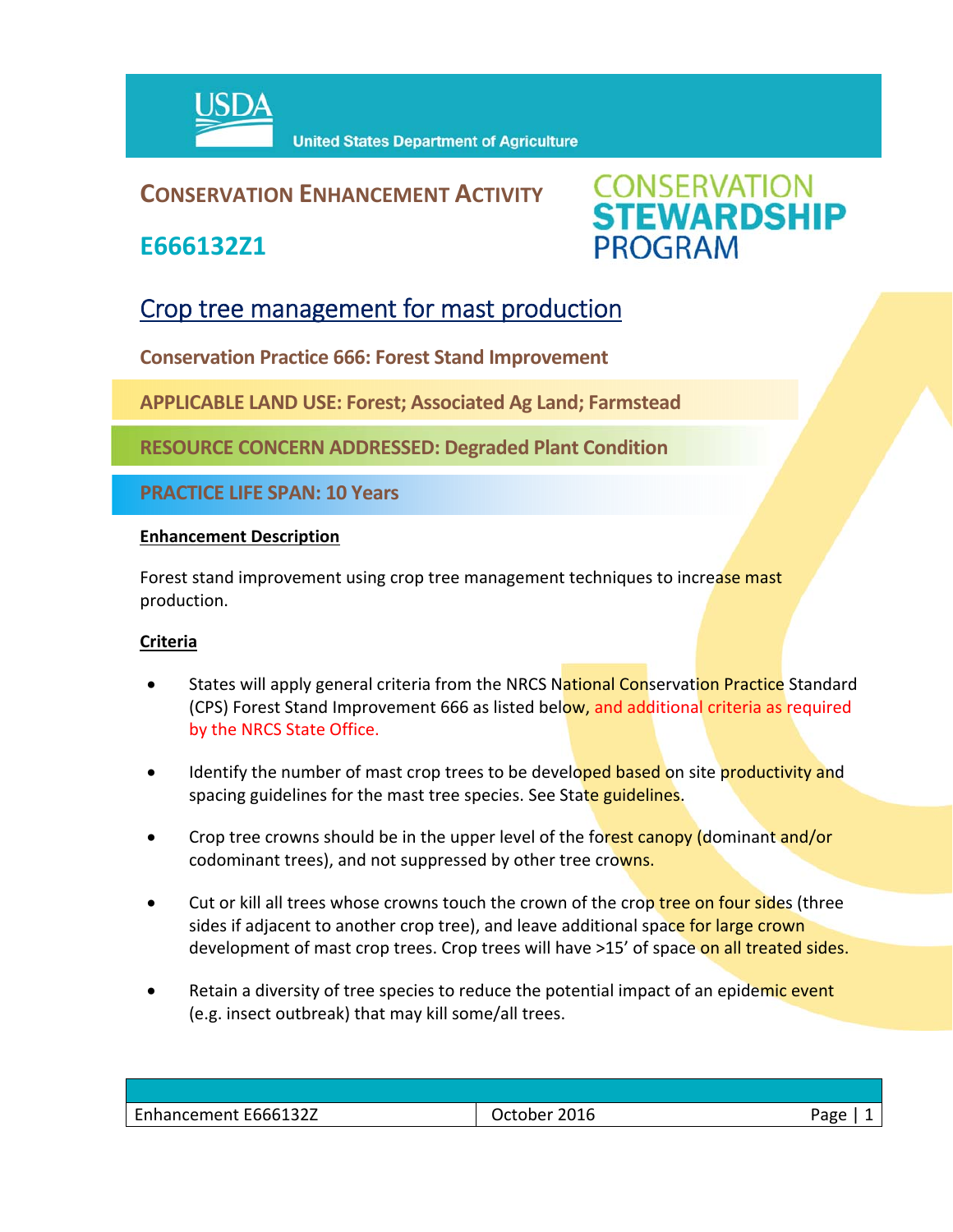

 Trees that are below the crown of the crop tree or are not affecting crown development will be left to provide protection from wind damage, limit epicormic sprouting, and provide diversity for wildlife habitat.

# **CONSERVATION<br>STEWARDSHIP PROGRAM**

- Trees removed that have marketable quality can be sold.
- All killed trees shall be left standing to provide wildlife habitat, except where snags will become a safety hazard (within 100 ft. of a building, power line, road, etc.) or create a fire hazard. Snags that must be cut for safety reasons shall be left on site to become coarse woody debris on the forest floor (unless they create a fire hazard).
- As applicable, additional actions include:
	- o Cutting damaging vines away from crop trees
	- o Treatment of invasive plants that may be stressing crop trees
- Refer to criteria in CPS Integrated Pest Management (595) to assist with site-specific strategies for pest prevention, pest avoidance, pest monitoring, and pest suppression. Time tree felling to avoid buildup of insect or disease populations.
- Implement forest stand improvement activities in ways that avoid or minimize soil erosion, compaction, rutting, and damage to remaining vegetation, and that maintain hydrologic conditions. Protect site resources by selecting the method, felling direction and timing of tree felling, and heavy equipment operation. For temporary access use CPS Forest Trails and Landings (655), to protect soil and site resources from vehicle impacts.
- Use CPS Access Road (560), for more heavily used roads associated with forest stand improvement activities.
- Where slash and debris will be generated, use CPS Woody Residue Treatment (384) to appropriately treat slash and debris, as necessary, to assure that it will not present an unacceptable fire, safety, environmental, or pest hazard. Remaining woody material will be placed so that it does not interfere with the intended purpose or other management activities. Do not burn vegetative residues except where fire hazard or threats from diseases and insects are of concern or when other management objectives are best achieved through burning. When slash and other debris will be burned onsite use CPS Prescribed Burning (338).

| -<br>E666132Z<br>-nhancement | н<br>ZUIU<br><b>…しいい</b> し | . |
|------------------------------|----------------------------|---|
|                              |                            |   |